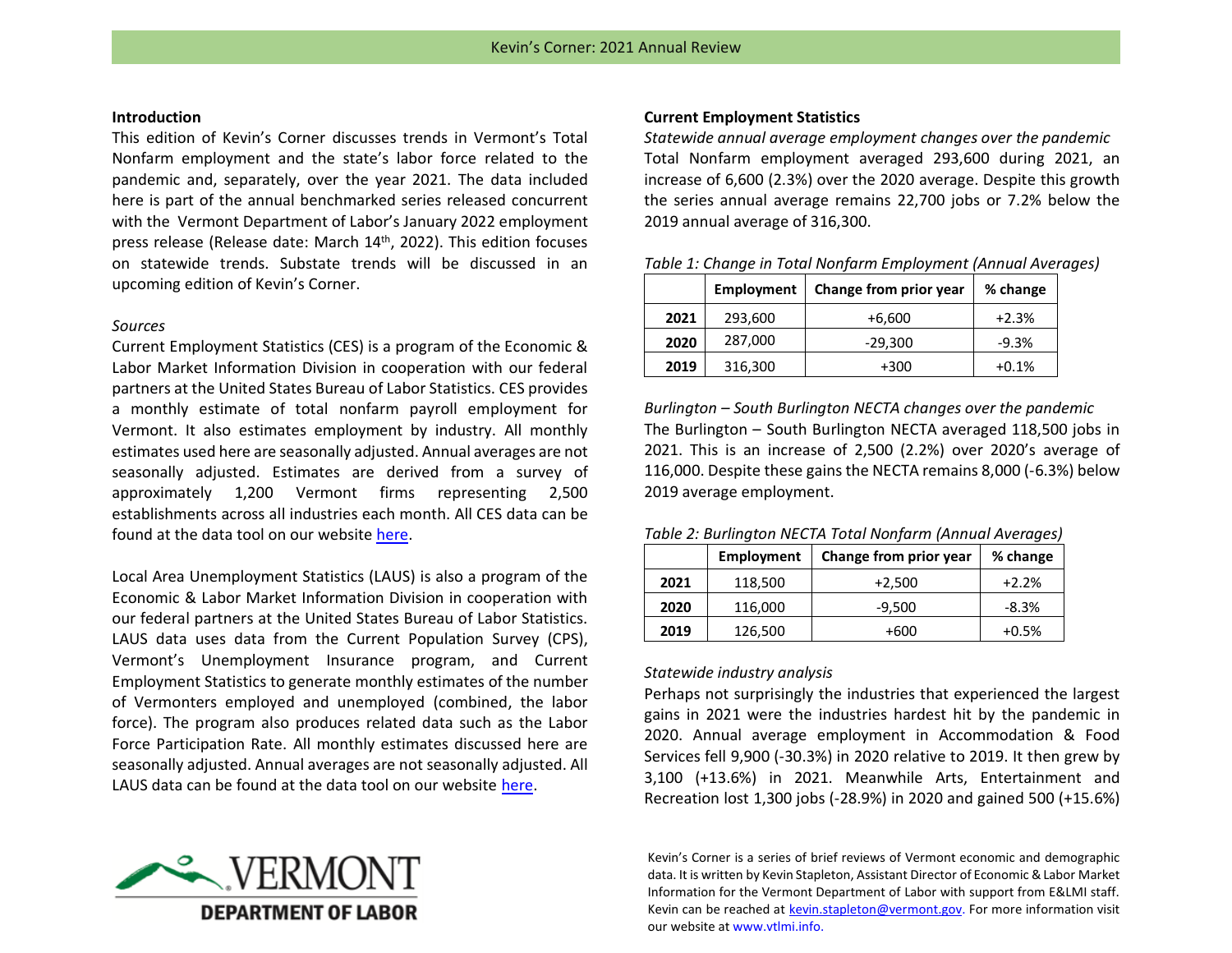in 2021. Other industries with large gains in 2021 include Professional & Business Services (1,500 or +5.3%); Construction (800 or +5.6%); Manufacturing (500 or +1.8%) and Other Services (300 or +3.3%).

*Table 3: Industries with large annual changes, 2019 – 2021*

| Industry                                              | 2019-2020 change |          | 2020-2021 change |          |
|-------------------------------------------------------|------------------|----------|------------------|----------|
|                                                       | <b>Numeric</b>   | Percent  | <b>Numeric</b>   | Percent  |
| <b>Accommodation &amp;</b><br><b>Food Services</b>    | $-9,900$         | $-30.3%$ | $+3,100$         | $+13.6%$ |
| <b>Manufacturing</b>                                  | $-1,900$         | $-6.3%$  | $+500$           | $+1.8%$  |
| Arts, Entertainment &<br><b>Recreation</b>            | $-1,300$         | $-28.9%$ | $+500$           | $+15.6%$ |
| <b>Other Services</b>                                 | $-1,100$         | $-10.7%$ | $+300$           | $+3.3%$  |
| <b>Professional &amp;</b><br><b>Business Services</b> | $-1,000$         | $-3.4%$  | $+1,500$         | $+5.3%$  |
| Construction                                          | $-1,000$         | $-6.5%$  | $+800$           | $+5.6%$  |

### *2021 over-the-year changes to industry employment*

Seasonally-adjusted Total Nonfarm employment increased by 13,500 (4.7%) between December 2020 and December 2021. On a percentage basis the largest gain was in Leisure & Hospitality (8,000 or +33.8%). Private Educational Services grew by 2,000 or +20.2%. Other industries with significant growth include Other Services (1,400 or +15.7%), Real Estate, Rental & Leasing (300 or +10.3%) and Administrative & Waste Services (+1,100 or 9.4%).

While most industries experienced growth over the year a few notable industries experienced decline. Federal Government employment declined by 400 or -5.6%. Finance & Insurance declined by 100 (-1.1%). Retail Trade declined by 300 (-0.9%). Finally, Durable Goods Manufacturing declined by 100 (-0.6%).

*Table 4: Largest over-the-year changes by Industry (2020 – 2021)*

| Industry                            | Change   | Percent  |
|-------------------------------------|----------|----------|
| <b>Leisure &amp; Hospitality</b>    | $+8,000$ | +33.8%   |
| <b>Private Educational Services</b> | $+2,000$ | $+20.2%$ |
| <b>Other Services</b>               | $+1,400$ | $+15.7%$ |
| <b>Federal Government</b>           | -400     | $-5.6%$  |
| <b>Finance &amp; Insurance</b>      | $-100$   | $-1.1%$  |
| <b>Retail Trade</b>                 | $-300$   | $-0.9%$  |

## **Local Area Unemployment Statistics**

*Statewide annual labor force changes over the pandemic.*

The statewide annual average labor force in 2019 stood at 355,950 people. The figure was the sum of 8,350 unemployed and 347,600 employed persons. That equated to an unemployment rate of 2.3% and a labor force participation rate of 66.9.

The pandemic led to steep declines in the labor force. The 2020 statewide average labor force declined to 341,137, the sum of 322,078 employed persons and 19,059 unemployed. The unemployment rate averaged 5.6%, the highest annual average since 2010. The labor force participation rate dropped to 63.8, the lowest annual average in the series dating back to 1976.

Declines in labor force continued in 2021. The annual average labor force fell another 12,921 to 328,216, the lowest level since 1996. The number of employed persons fell by 5,137 to 316,941 while the number of unemployed persons fell by 7,784 to 11,275. The steep decline in the number of unemployed persons drove the unemployment rate down to 3.4% over the year. Meanwhile the labor force participation rate fell to 61.0.

This workforce product was funded by a grant awarded by the U.S. Department of Labor's Employment and Training Administration. The product was created by the grantee and does not necessarily reflect the official position of the U.S. Department of Labor. The Department of Labor makes no guarantees, warranties, or assurances of any kind, express or implied, with respect to such information, including any information on linked sites and including, but not limited to, accuracy of the information or its completeness, timeliness, usefulness, adequacy, continued availability, or ownership. This product is copyrighted by the institution that created it. Internal use by an organization and/or personal use by an individual for non-commercial purposes is permissible. All other uses require the prior authorization of the copyright owner.